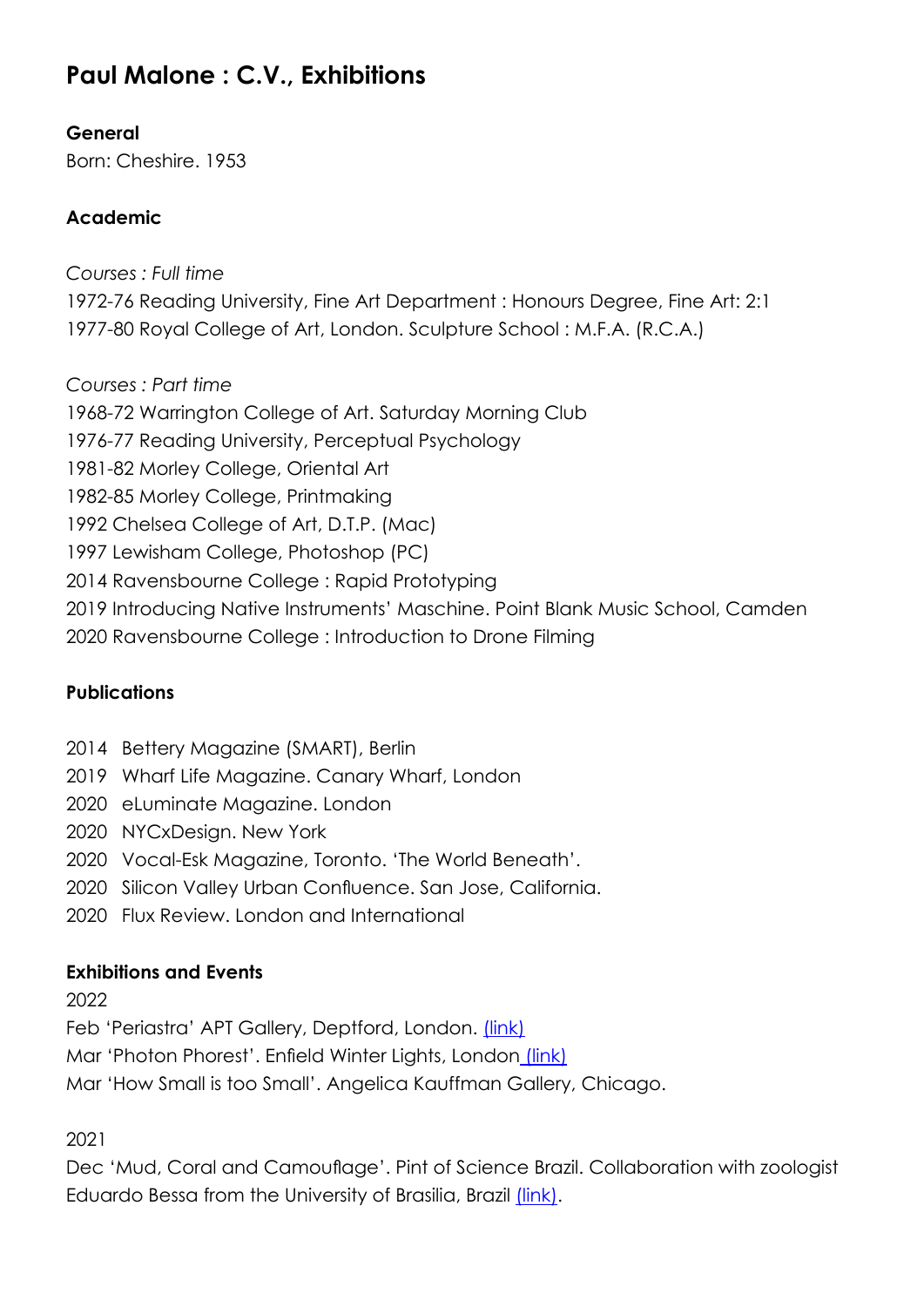Dec 'Gift'. APT Gallery, London.

Nov 'Night Watch'. APT Yard. [\(link\)](https://www.cipango.co.uk/night-watch/index.html). 'Particulate Aether 01'.

Oct 'Untitled Art Fair', Chelsea Old Town Hall, London.

July'APT Art Yard'. Part of the Deptford X visual art festival Fringe ([link](https://deptfordx.org/))

May 'Aleatory Whispers' Art-Science collaboration with astronomer Ulrike Kuchner as part of the Creative Reactions project, Nottingham, UK [\(link\)](https://www.cipango.co.uk/aleatory-whispers/index.html)

Mar 'Project Portal' APT Gallery, London. 'Solar Portal' window installation [\(link\)](https://www.paulmalone.co.uk/pages/pm-projects/2021/solar-portal/solar-portal.htm) Mar 'Virtually There' 'Movies in Situ' online [\(link\)](https://www.aptstudios.org/virtually-there)

Jan 'Epigram' Lewisham Art House, London. Curated by Alma Tischler Wood

## 2020

Dec 'Chlorophilia' UNESCO International Year of Plant Health. APT Gallery, London *[\(link\)](https://www.cipango.co.uk/chlorophilia/index.html)* Oct 'Silicon Valley Urban Confluence'. San Jose, California. Architecture Competition [\(Link\)](https://www.urbanconfluencesiliconvalley.org/) Oct 'A Light in the Darkness'. Las Laguna Gallery, Las Laguna, California. Group show. Aug 'Virus Relic'. Online. *[\(Link\)](https://www.cipango.co.uk/virus-relic/index.html)* 

Aug 'Transmission' APT Sonic Window, Deptford, London. International touring exhibition - London, Paris, Berlin, Montreal, New York. [\(Link\)](https://www.cipango.co.uk/transmission/)

Jan 'New Moon'. Lumen Crypt Gallery, London, E2 9PA

Jan 'Sharing Shorts'. APT Cinemateque. 'Wrack Genetics'

## 2019

Dec 'Gift' APT Gallery

Nov 'The Universe Electric'. INTEL, Swindon

Oct 'Through the Looking Glass'. Ugly Duck Space, Bermondsey, London

Oct 'Immiscibiliti'. APT Gallery. Structural film installations. As part of UNESCO Year of the Periodic Table

Sept 'Sharing Shorts'. APT Cinemateque. 'The Origin of Clouds'

Sept 'APT+1 Connect' co-hosting with structural film-maker Nicky Hamlyn

Sept 'Artists Short Films'. Lewisham Arthouse, London SE14

Apr 'The Universe Electric'. Idea Store, Canary Wharf, London

Mar 'The Universe Electric'. UK Science Week, Discovery Centre, Basingstoke

## 2018

Nov 'Open Source' Los Angeles Center for Digital Arts

Sept 'APT+ONE' co-hosting with the Black Quantum Futurists, Philadelphia.

APT Gallery, London

July 'Permittivity of Free Space'. APT Gallery, Deptford, London [\(Link\)](https://www.cipango.co.uk/permittivity/index.html)

May 'Telluric Currents'. Provender Building, Camden, London

April 'Stars'. Athens, Greece. Group show.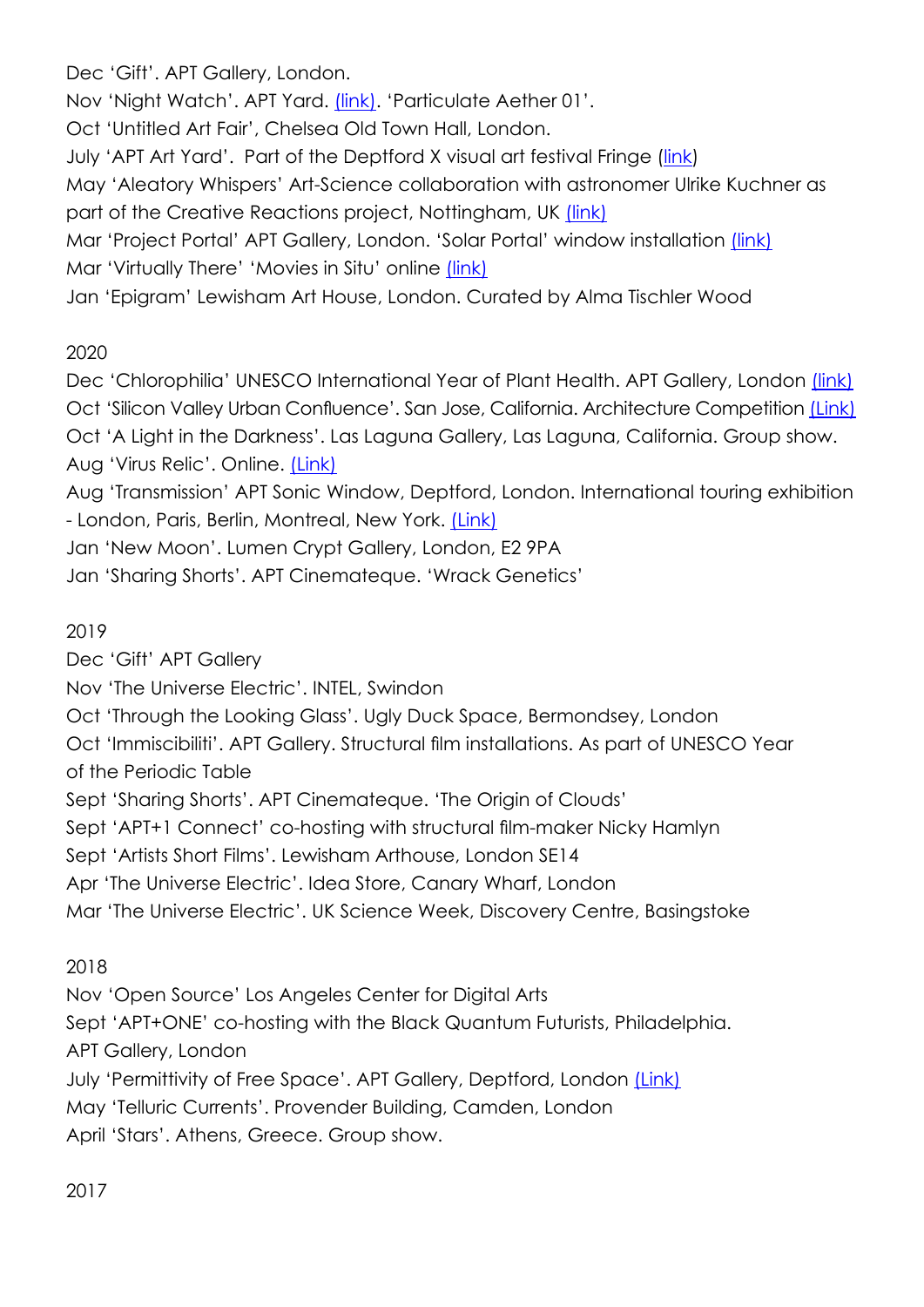May: 'Vanishing Lands'. Markers 10 Exhibition for the Venice Biennale. Ca'Pisani Hotel, Venice

May: 'Digital Graffitti'. Alys Beach, Florida

## 2016

Nov: 'Snap to Grid'. Los Angeles Center for Digital Art. Link

Oct: 'Language in Bloomsbury'. Part of the Bloomsbury Festival.

Goodenough College, London. WC1. 3 movie screenings. Link

Oct: 'Bad Behaviour Open' (selected by Mark McGowan). Brixton East, London. Petroglyph 05. Link

Sept: 'Transitions'. APT Gallery, Deptford, London SE8. Including APT Live.

Apr : 'USB Shuffle'. Institut für Alles Mögliche, Berlin Mitte, Germany. Link

Apr : 'Molecular Cloud 2'. GP Studios, Bankside, London. Link

Feb : 'The Electric Universe'. eLuminate Festival. Cambridge Science Centre

## 2015

Nov: 'The Role of Electricity in the Morphology of the Universe.

CyLand Festival, The Hermitage, St Petersburg

Nov: 'Perduto Padre'. MOMA Trieste, Italy

May: 'First Light'. UNESCO International Festival of Light. 'Old Quay Canal'

Apr : 'USB Shuffle'. Institut für Alles Mögliche, Berlin Mitte, Germany. Link

## 2014

Oct : 'Space Station / Play Station'. Antenna Space, Shanghai, China. Curated by Marlena Novak and Jay Alan Yim.

Apr : 'AstroLAB' - A Planetarium of the Imagination'. APT Gallery, London Link Mar : 'Stones of Stars' : The Goldsmiths Craftsmanship and Design Awards. London EC2V. Link

Feb : 'The Protoplasmic Ocean'. Directors Lounge, Berlin

(DL Plus 'Comme une Image', Wed 12th Feb, Space B) Link

Feb : 'Switch'. Pulchri Gallery, The Hague, NL.

Jan : 'Treasured'. Patrick Davros Gallery, London. Save the Rhino fundraiser.

## 2013

Dec : 'Xmas Lounge' APT Gallery

Oct : 'Artists, Messengers of Peace' Curated by Doron Polak.

100 Years Gallery, Hoxton. Link

Oct : 'Electric Universe Dérive'. Deptford X Festival fringe.

Deptford Lounge, London SE8. www.deptfordx.org

Sept: 'Connecting the Dots'. Sound and photography collaboration. Curated by Frauke Hänke + Claus Kienle. Hamburg. www.connecting-the-dots.me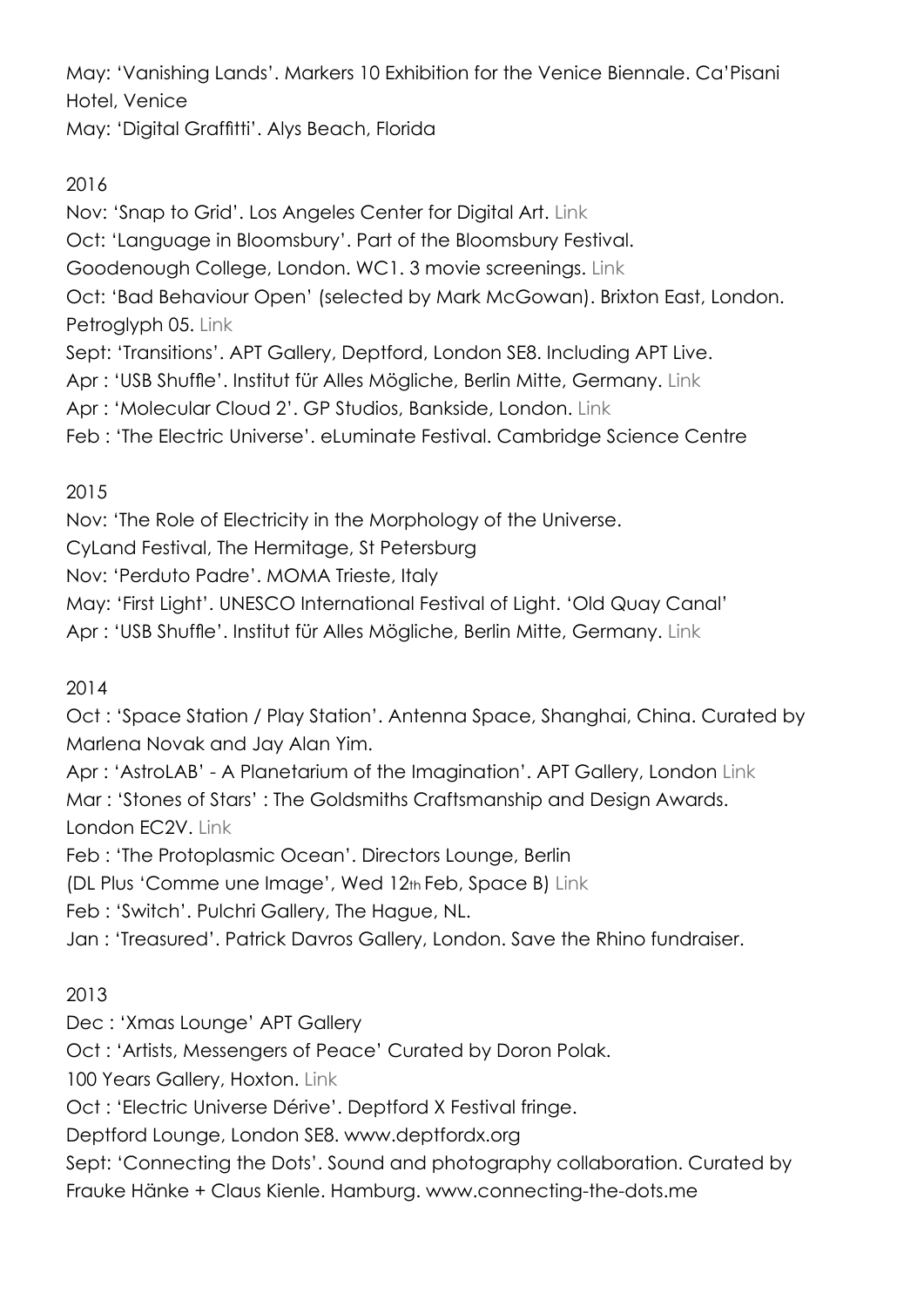July : '8 Minutes From Here'. Royal Festival Hall, South Bank, London. SE1 July : 'Petroglyph 05'. Test-Strip screening APT Gallery, Deptford, London. July : 'Motionless Movement'. Nolias Gallery, Great Suffolk St., London SE1 June : 'Living Numbers' Curated by Peta Lloyd. Bath Arts Festival fringe. www.fringeartsbath.co.uk/living-numbers April : Filmideo. Index Art Center, Newark, New Jersey, USA. Screening : 'Saltes of Animals (01290)' February : Electric Universe discursive event. Bankside, London. Fund raising event for the charity SE1 United

#### 2012

July : 'Beware Genetic Chicks!' : 'Delineation'. APT Gallery, Deptford, London SE8 June : 'East West'. Kassel, Germany. dOCUMENTA13 periphery May : 'Ionist Art'. Celebrating 30 years of the art / science exchange. Paul McPherson Gallery, Greenwich, London March : 'Art Plates London'. 100 Years Gallery, Hoxton, London February : Kinetica Art Fair, Ambika P3, London. Stall39 - PM+NR

### 2011

Oct : 'Kosmica'. Arts Catalyst science convention, Shoreditch, London. August : 'Cereal City'. The Streaming Festival. The Hague, NL June : 'Saturn Theory' screening. 'Currents 2011'. Santa Fe Biennale. June : 'ArtMap' Art Life for the World Gallery, Cannaragio 6021, Venezia Venice Biennale collaterali.

June : 'Perduto Padre'. Micro-residency project. Sistiania, Trieste, Italy. C.A.V.E. project facility. Inaugural exhibition.

June : 'Invaluble' APT Gallery, group exhibition. 'Chalk Quarry 1977'. February : 'Project-ion' APT Gallery, projection and multimedia event.

#### 2010

'Erased Walls' - Mediation Biennale, ConcentArt Gallery, Berlin

'DériveLab 2'. Centre for Creative Collaboration,

University of London, 16 Acton St., London WC1..

'Heterotopia Provocations'. Stamford Works, London N16 8JH

'The Synaptic Sun'. SITE Santa Fe Biennale, 1606 Paseo de Peralta,

Santa Fe, New Mexico, USA

'The Role of Electricity in the Morphology of the Universe'

Bankside Centre, Great Guildford St., London SE1.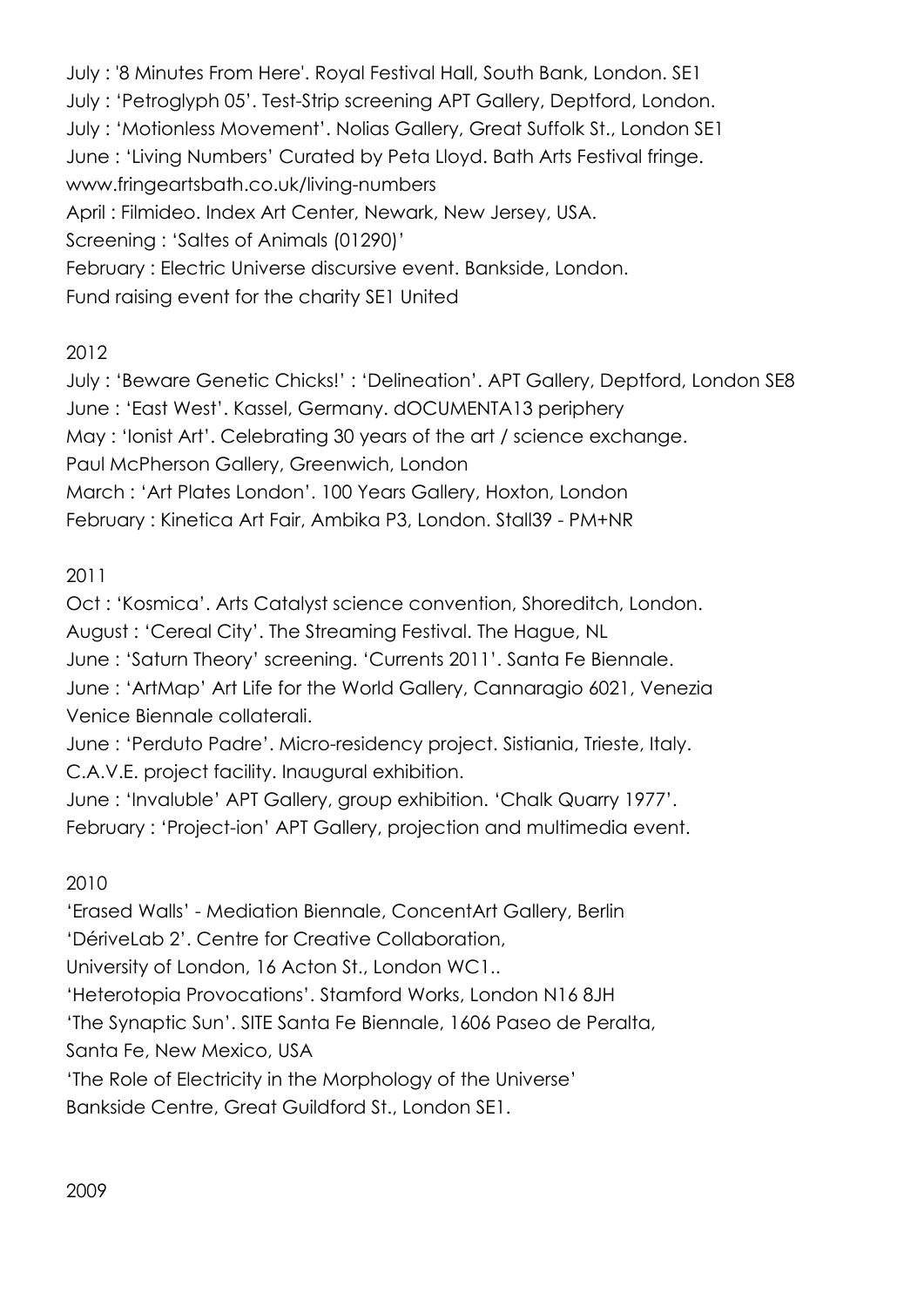'Aphrodite Urania'. Screening, Whitechapel Art Gallery, London 'Anastrophic Monday'. Streaming Festival, Amsterdam 'South East'. Group show, APT gallery, SE8 'Art of the Night Sky', Bankside Electric Universe event. Bankside Centre, London SE1 'Souvenir', Scala Mata Gallery. Venice Biennale Collaterali Ottica TV Screening event, Bankside Centre, London SE1

#### 2008

'Pinker', group exhibition. Soho-Myriad Gallery, Atlanta, USA 'Perpetuum Mobile', group exhibition. APT Gallery, London 'Train Time'. Screening, Whitechapel Art Gallery, London

#### 2007

'Objects – Rooms', Galleria Grounds Art, Parma, Italy. group exhibition, Italy, NL, UK 'One Minute Film Festival' Aarau, Switzerland. 'Heavenly Hyrdrocarbons'. 'Plasma Cosmology'. Fagerhult, Southwark St., London SE1 'Primavera WG'. Punt WG Gallery, Amsterdam. group exhibition, Italy, NL and UK 700IS Experimental Film Festival (www.700.is), Egilsstadir, Iceland. Premier - 'The Synaptic Sun'.

#### 2006

'Terra Incognita'. Amsterdam Manifestation, Atelier WG. 'Primavera'. Tara Bryan Gallery. A2 Arts group exhibition, Italy, NL and UK 'Double Take'. Viewfinder Photographers Gallery, Greenwich , London. Solo exhibition of 3D anaglyphs.

#### 2005

'Ephemeral Cites'. 'Deptford X' Festival. Net Art Project 'Creek 2', River & Rowing Museum, Henley. Group exhibition

#### 2004

'Present', APT Gallery. group exhibition 'Synaptic Moment', APT Gallery. Exhibition with soundscape artist Rob Grant. 3D projected anaglyph environment with binaural sound

#### 2003

'Secret', RCA Gallery, London. 'Creek', APT Gallery, Deptford. group exhibition 'Colourspace', APT Gallery, Deptford. Curated by Clyde Hopkins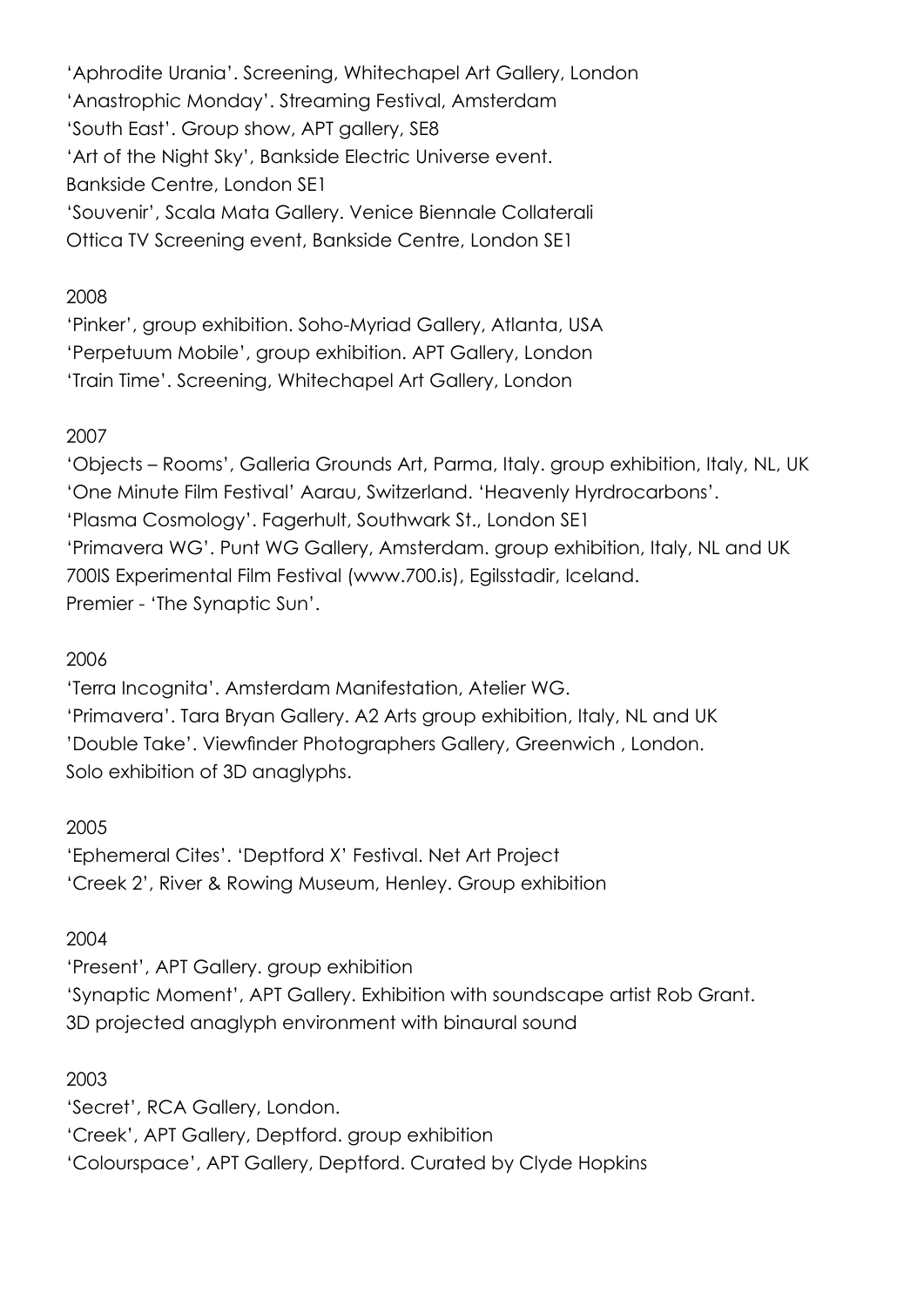2002

'TerraFirma', Standort Ausstellungshalle, Frankfurt. 2 person exhibition. 'Ten Days in Deptford', 'Deptford X'. group exhibition

2001

Rathaus Reinickendorf, Berlin. A2 Arts, artists from Antony, France and Berlin Open Exhibition. Deptford X Festival

'Made in Southwark', 'Mars Lander Precis' installation. Southwark Festival 'Sky Waves', TP Bennett Architects, 1, America St, London SE1. Solo exhibition

## 2000

'Small Works', APT Gallery, Deptford, London. group exhibition 'Terre a Terre', Maison de l'Art Actuel, Brussels. A2 Arts group exhibition. European City of Culture exchange 'Fallen Angel', 'Agogical Interventions': International web art project. Web animation

## **1990's**

## 1999

'Works on Paper', APT Gallery, Deptford, London. group exhibition 'To the Lighthouse', Quay Arts, Newport, Isle of Wight. group exhibition 'Surface and Form', Workplace Gallery, Bankside, London SE1. group exhibition

1998

Standort Ausstellungshalle, Frankfurt. group exhibition. ' 3 London Artists' 'Moving Up', Workplace Gallery, Bankside, London SE1. group exhibition

1997

'Atrium', Cork St., London W.1..'Good Enough to Eat'. group exhibition. Standort Ausstellungshalle, Frankfurt. group exhibition. (A2Arts)

## 1996

Riverside Sports Centre, Chiswick, London. Solo exhibition. 'Atrium', 'Christmas exhibition'. group exhibition 'Atrium' Cork St., London W1.. Solo exhibition. James Colman Gallery, London. group exhibition Harriet Green Gallery. group exhibition

1995

Woodlands Gallery, group exhibition 'Affordable Art Market', Woodlands Gallery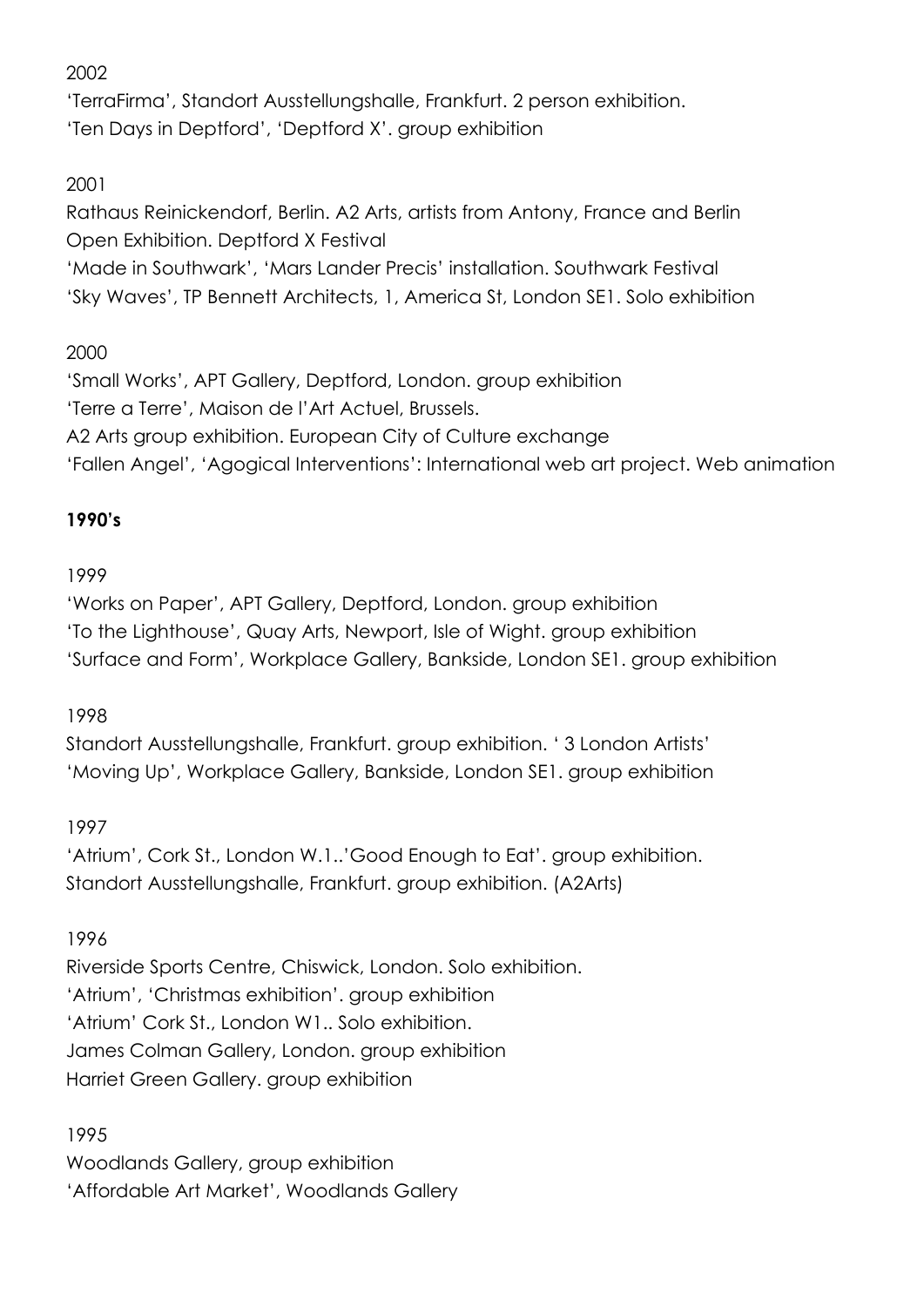Outpost Event. Venice Biennale Helios Gallery, Calais, France. 'Four English Artists' Harriet Green Gallery, Soho, London. Solo exhibition

#### 1994

'Paper Based', Imperial College Gallery, South Kensington, London. Woodlands Gallery, London. group exhibition Woodlands Open Medici Gallery, Grafton St., London '3rd Dimension' Open, Brighton.

#### 1993

Cafe Gallery Open, Bermondsey, London. 'Woodlands Open'. Woodlands Gallery, Blackheath, London. London group exhibition, Barbican Centre, London. group exhibition.

1991 Cafe Gallery Open, Bermondsey, London. Argile Gallery Open, London W11. Royal Festival Hall, 'South Bank Picture Show'. group exhibition

#### **1980's**

1987 Patricia Knight Gallery, London. group exhibition '750th Anniversary' exhibition. Berlin. group exhibition. 'Woodlands Open'. Woodlands Gallery, Blackheath, London

1985 Eastern Arts Council group exhibition, 'Drawing the Line'. Harlow, Essex.

1984 Showroom Gallery, London. group exhibition

1981 Royal Festival Hall. 'Spirit of London'. group exhibition

#### **1970's**